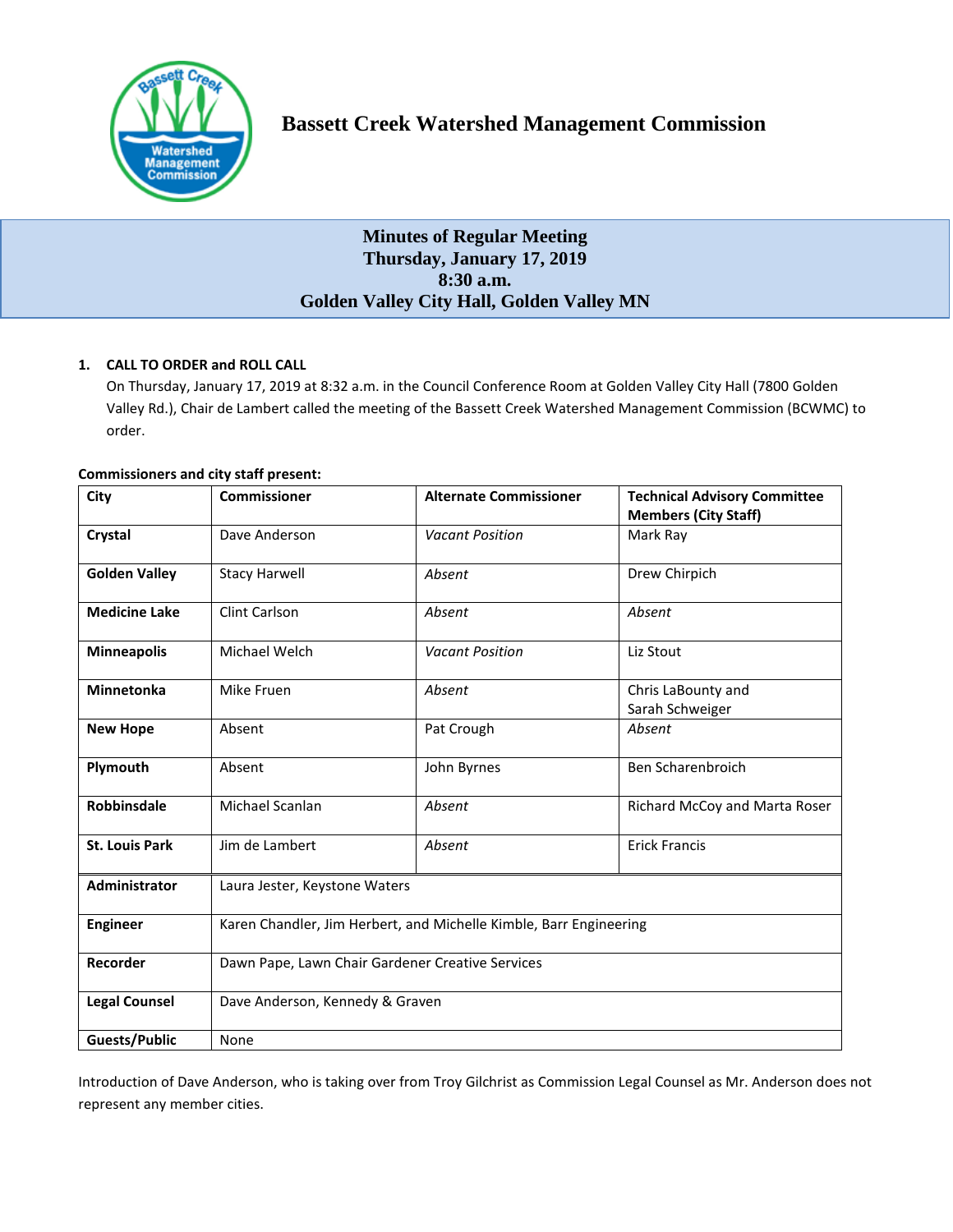# **2. CITIZEN FORUM ON NON-AGENDA ITEMS**

No citizens present.

# **3. APPROVAL OF AGENDA**

**MOTION:** Alternate Commissioner Byrnes moved to approve the agenda. Commissioner Scanlan seconded the motion. Upon a vote, the motion carried 9-0.

# **4. CONSENT AGENDA**

The following items were approved as part of the consent agenda: December 20, 2018 Commission meeting minutes, acceptance of the January 2019 financial report, payment of invoices, approval to resolution 19-01 to transfer funds from CIP account to administrative account, approval of resolution 19-02 to transfer funds from administrative account to channel maintenance fund and long-term maintenance fund, approval of contracts with Lawn Chair Gardener, Keystone Waters LLC, and Wenck Associates, approval for administrator to attend Road Salt Symposium, approval to reimburse Commissioner Scanlan for Road Salt Symposium registration, approval of proposal from MMKR to perform 2018 financial audit.

The general and construction account balances reported in the January 2019 Financial Report are as follows:

| <b>Checking Account Balance</b>             | \$458,691.79    |
|---------------------------------------------|-----------------|
| TOTAL GENERAL FUND BALANCE                  | \$458,691.79    |
| TOTAL CASH & INVESTMENTS ON-HAND (01/09/19) | \$3,751,697.23  |
| CIP Projects Levied – Budget Remaining      | (53,959,872.88) |
| <b>Closed Projects Remaining Balance</b>    | (5208, 175.65)  |
| 2012-2016 Anticipated Tax Levy Revenue      | \$4,038.75      |
| 2017 Anticipated Tax Levy Revenue           | \$3,219.59      |
| <b>Anticipated Closed Project Balance</b>   | (5200, 917.31)  |

**MOTION:** Commissioner Welch moved to approve the consent agenda. Alt. Commissioner Byrnes seconded the motion. Upon a vote, the motion carried 9-0.

## **5. BUSINESS**

**A. Consider Approval of Final Feasibility Study for Bryn Mawr Meadows Water Quality Improvement Project** At the October 2018 meeting the Commission reviewed and discussed the draft feasibility study. Since then, staff discussed maintenance of the MnDOT ponds with MnDOT and Minneapolis Park and Rec Board (MPRB) staff.

Commission Engineer Chandler introduced Commission Engineer Kimble. Ms. Kimble presented the final feasibility study and described various concepts, pointing out that the concepts have not changed since the study was first presented in October. She noted that three concepts are being considered for treating water quality in conjunction with MPRB reconstruction of the park. She reported the park is located on an old wetland, so infiltration is not possible and that this project would provide treatment above and beyond the stormwater treatment needed for the park reconstruction project. She reported that Concept #1 captures runoff from only a small piece of an adjacent neighborhood; that Concept #2 would capture and treat the first flush of the neighborhood runoff along with some water that comes through MnDOT's Penn Pond; and that Concept #3 combines the first two concepts.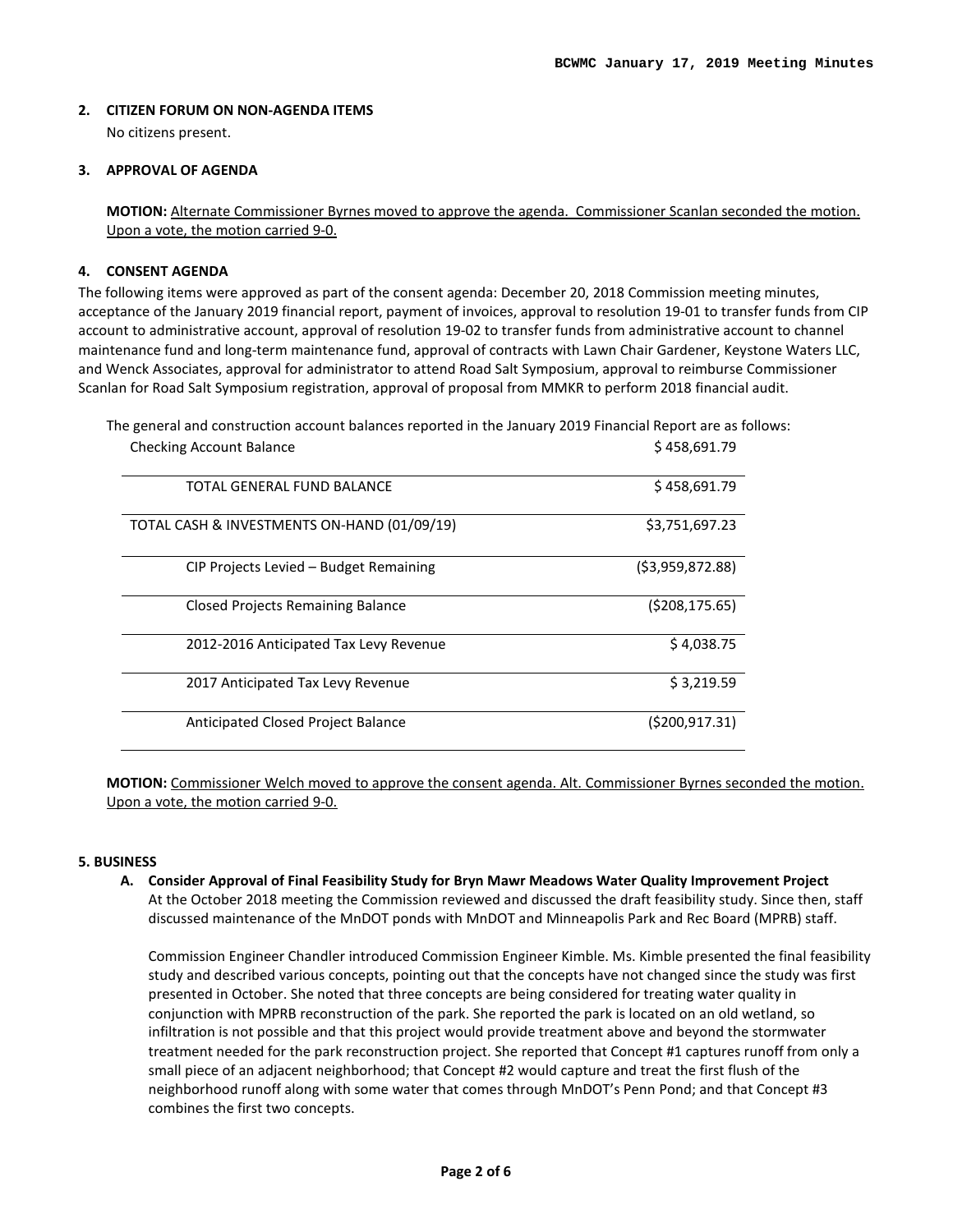Engineer Kimble noted that Penn Pond is currently not performing well and needs significant maintenance. MnDOT agrees that maintenance is needed and has agreed to perform the maintenance during the park reconstruction project when access is easier. The CIP project modeling assumes that Penn Pond is functioning as designed (i.e., maintenance has been performed).

Engineer Kimble noted that an error was discovered in the earlier draft of the study with pollutant load calculations. She reported that estimated pollutant load reductions are much lower than previously reported, resulting in an increase in the cost per pound of removal. The error in the draft study was due to reporting the TOTAL pounds removed for the entire model run over multiple years, rather than the ANNUAL pounds removed. She noted the revised numbers are more in line with what we typically see for water quality projects.

Engineer Kimble recommended approving the study and moving forward with Concepts 2 or 3. She noted that Concept 2 is the most cost effective for the pollutant removal and that Concept 3 is worthy of consideration because it's the only way to treat that runoff from that neighborhood.

Commissioner Welch noted that even though this is a simple concept, there are a lot of "moving parts." He mentioned that he was nervous about relying on MnDOT to maintain Penn Pond and relying on MPRB to actually reconstruct the park.

Engineer Chandler noted that the costs were based on the sediment being contaminated and that actual costs could be lower if the soils aren't contaminated, but that won't be known until the final design phase. Administrator Jester noted that there may be grant funds available to deal with contaminated soils.

Engineer Kimble reported that MnDOT staff verbally agreed to clean out Penn Pond during park reconstruction but that there isn't a commitment in writing. MPRB staff agreed it makes sense to allow access to the pond through the park during park reconstruction. It was noted that although stormwater management ponds aren't installed as often as they once were, there are no other cost effective options for treatment in this area due to poor soils and high groundwater.

Commissioner Welch wondered if the Commission would be criticized for installing a stormwater pond in a widelyused park for recreation. Administrator Jester said there's no indication that there is any backlash about the design from MPRB or the public or that MnDOT won't fulfill their obligations to maintain the pond. She noted an agreement with the City of Minneapolis to implement the CIP could be contingent on MPRB actually beginning design and MnDOT signing the agreement to actually maintain the pond.

Liz Stout, Minneapolis TAC, point out that this project presents a unique opportunity to treat the stormwater from this established neighborhood. Ms. Stout also said that she and the City of Minneapolis can help communicate and negotiate with MPRB and MnDOT.

Commissioner Carlson ask for confirmation that this project would not be impacted by possible redevelopment in the Bassett Creek Valley area. Engineer Kimble assured that it would not be impacted.

**MOTION:** Commissioner Welch moved to approve the Final Feasibility Study for Bryn Mawr Meadows Water Quality Improvement Project, to move forward with Concept 3, to engage MnDOT in signing an agreement to maintain Penn Pond, and talk with Hennepin County about soil investigation funds. Commissioner Scanlan seconded the motion. Upon a vote, the motion carried 9-0.

After the vote it was noted that education and aesthetics related to this project are important.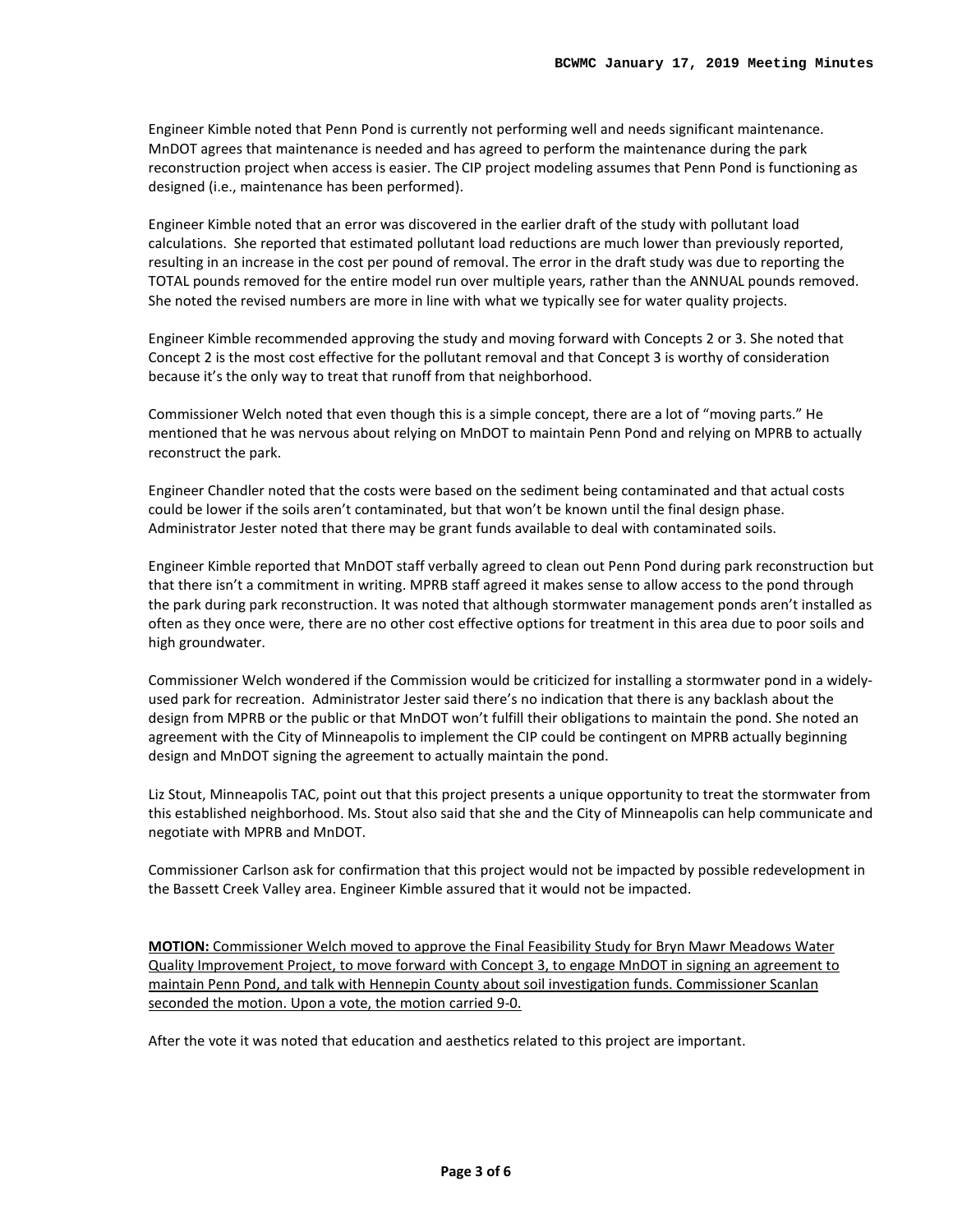# **B. Review Information and Consider Recommendations for Flood Control Project Deep Tunnel Inspection and Potential Tour**

At the meeting in June 2018, commissioners expressed interest in a tour for commissioners and TAC members of the deep tunnel during the routine inspection originally slated for last fall. Commission Engineer Chandler introduced Commission Engineer Herbert. Engineer Herbert reported that he was coordinating with the U.S. Army Corps of Engineers to schedule the deep tunnel inspection during early November 2018. However, the water control plan was not approved and the inspection was cancelled. Based on further coordination with the Corps, Engineer Herbert scheduled the Bassett Creek deep tunnel inspection for the week of February 25, 2019 to minimize navigation impacts and minimize disruptions to Xcel Energy's operation of the St. Anthony Falls hydropower dam.

Engineer Herbert explained that this inspection is a significant undertaking because the creek discharges below the water level of the Mississippi River, it is regulated by the Army Corps of Engineers, and there are many property owners along the River's middle pool. He noted there has been a significant amount of coordination with the Army Corps of Engineers and that a barge may need to be moved, so there are more details to be worked out. Engineer Herbert stated that the inspection is for observation only, not cleaning of sediment or other repairs.

Engineer Herbert walked through the recommendations that are outlined in the memo:

1. Authorize the Administrator to allocate up to \$15,000 from the Flood Control Project Long-Term Maintenance fund to address potential "last-minute" items that may require hiring a contractor or addressing other unforeseen issues that cannot be addressed by the U.S. Army Corps of Engineers or the City of Minneapolis.

2. Gather input regarding participation and an approximate head count of the Commissioners/TAC members that may be interested in a tunnel tour.

3. If there is enough interest in the tour(s), authorize up to \$5,000 from the 2019 Surveys and Studies Fund to pay for the planning, coordination, expenses and other costs associated with holding the tour(s).

4. Request assistance from member cities in providing safety equipment for their commissioners/TAC members participating in the tour.

Commissioner Harwell said she thinks \$5,000 for an adventure to see the tunnel is not wise use of Commission funds. She suggested the tour be videoed and shared with the Commission. Commissioners Fruen and Scanlan agreed.

Engineer Herbert noted that a different watershed district did something similar and the participants enjoyed the tour and found it very educational. Commissioner Harwell maintained there are other ways to see flood control projects that don't pose safety threats.

There was some discussion about the cost of the tunnel inspection without the tour, which is estimated at \$36,000.

Minneapolis TAC member Liz Stout that the city may fund a tour of the tunnel for city staff and a few elected officials. She noted it's critical to learn about this critical infrastructure and to educate state legislators, and other politicians.

**MOTION:** Commissioner Welch moved to proceed with the inspection without a tour for commissioners and to follow-up with a video for the Commission. Commissioner Harwell seconded the motion. Upon a vote, the motion carried 6-3. [Cities of Medicine Lake, Minneapolis, St. Louis Park voted against the motion.]

**MOTION:** Commissioner Welch moved to approve the use of contingency funds from the Flood Control Project Long-Term Maintenance, up to \$15,000 for the tunnel inspection. Alternate Commissioner John Byrnes seconded. Upon a vote, the motion carried 9-0.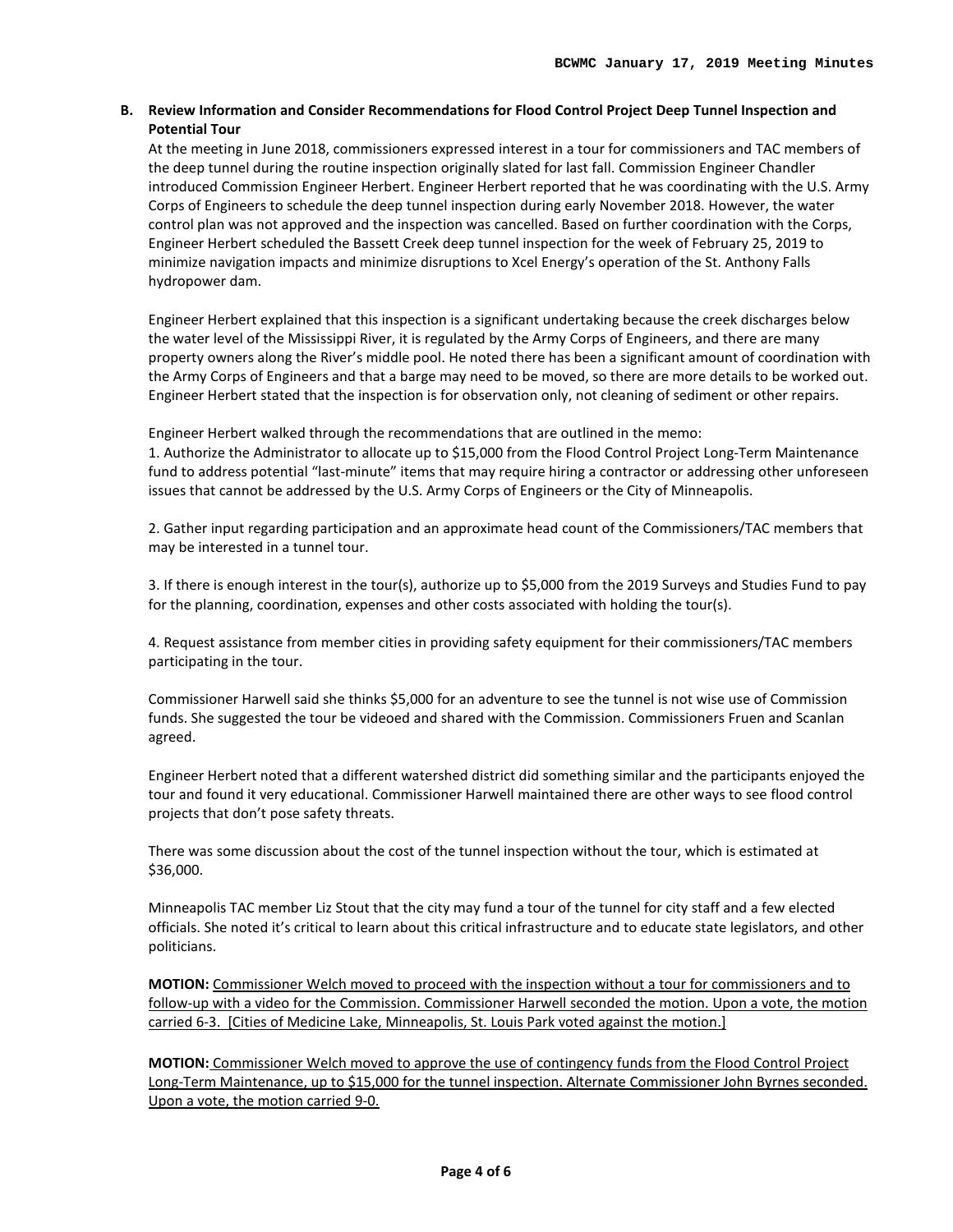# **C. Receive Update on Minnesota Association of Watershed Districts (MAWD) and Metro MAWD**

Administrator Jester provided more information on meetings and opportunities for the Commission's involvement in MAWD and Metro MAWD. The following items are updates and recommendations.

The next MAWD event is a legislative reception (afternoon/evening of Feb 20th), and Day at the Capitol (breakfast and all-day Feb 21st). Cost is \$100/participant (increases to \$125 after Feb 13th). These are costs that can be reimbursed. Commissioners Scanlan and Harwell expressed interest in attending. There was some discussion about Commissioners actively lobbying on behalf of the Commission, which would be a new activity that has been avoided in the past.

**MOTION:** Commissioner Welch moved to reimburse commissioners for the cost of registration to attend the MAWD Day at the Capitol events provided commissioners do not speak on behalf of BCWMC. Commissioner Fruen seconded the motion. Upon a vote, the motion carried 9-0.

Administrator Jester continued with MAWD updates, noting that MAWD appoints four watershed administrators to represent MAWD on the State's Local Government Water Roundtable's Workgroup (which is similar to an advisory committee). The MAWD Board of Directors is inviting the BCWMC Administrator to hold one of those positions in 2019. This would entail attending three to four meetings during the year, typically held in or near St Cloud. Administrator Jester noted this workgroup has been an influential group in the past, having been tasked with developing white papers to inform state policy on watershed planning, management, and funding.

**MOTION:** Commissioner Welch moved to approve Administrator Jester's participation in the State's Local Government Water Roundtable's Workgroup. Commissioner Scanlan seconded the motion. Upon a vote, the motion carried 9-0.

Administrator Jester explained that BCWMC Commissioners will be added to the Metro MAWD email list and can expect emails from its coordinator Mark Doneux. She noted the next Metro MAWD meeting is scheduled for Tuesday, January 29th at 7:00 p.m. in St. Paul. The meeting is geared for watershed managers and commissioners. Administrator Jester reported she plans to attend the meeting to learn more about the group.

Administrator Jester also reported that an invoice for 2019 MAWD member dues of \$500 will be on the February BCWMC agenda. She noted dues for 2020 are still unknown but are likely to be around \$5,000.

#### **6. COMMUNICATIONS**

#### A. **Administrator's Report**

Administrator Jester asked commissioners to complete the conflict of interest forms for the financial auditor and she reported that she recently submitted an application for a Hennepin County AIS Prevention grant totaling \$13,104.

#### B. **Chair**

Chair de Lambert noted that at next month's meeting the commission will elect officers and make committee appointments. He reported he is planning to step down from the position of Chair. Commissioner Welch urged him to remain in the position. Commissioner Carlson complimented Chair de Lambert on being impartial among other positive traits.

## C. **Commissioners**

Commissioner Welch informed the Commission that the proposed legislation to limit liability for salt use is gaining traction at the Legislature.